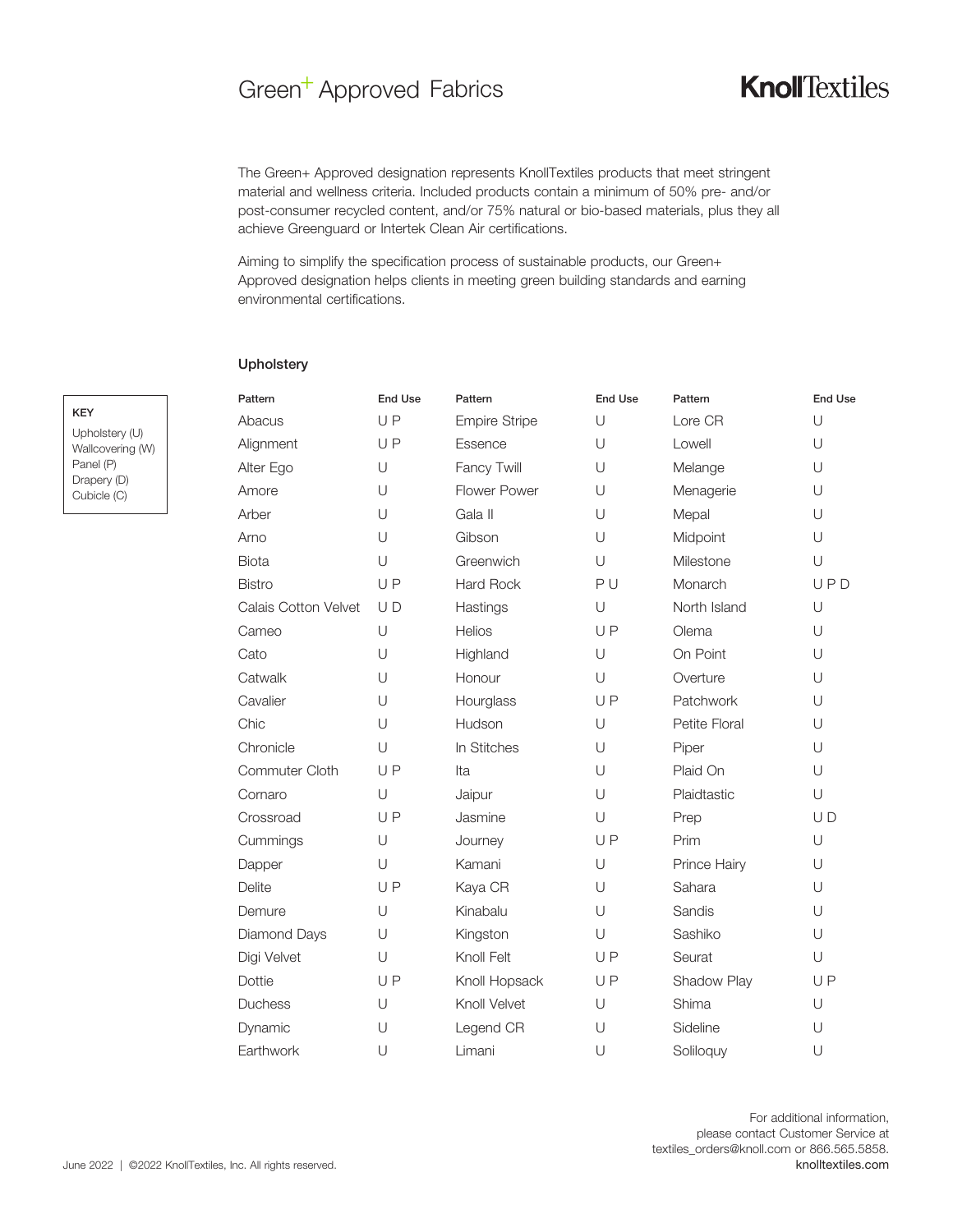### Green<sup>+</sup> Approved Fabrics

#### Upholstery (continued)

KEY

Upholstery (U) Wallcovering (W) Panel (P) Drapery (D) Cubicle (C)

| Pattern               | <b>End Use</b> | Pattern            | End Use |
|-----------------------|----------------|--------------------|---------|
| Soon                  | U              | Tudor              | U D     |
| Spencer               | U              | Uni-Form           | U       |
| <b>Stretch Appeal</b> | U              | Utrillo            | U       |
| Striae Stripe         | U              | Whitman            | U       |
| Stripemania           | U              | Wide Angle         | UPD     |
| Sutton                | U              | Wild Thing         | U       |
| Swing                 | U              | Wit                | U       |
| Synth                 | UP             | <b>World Piece</b> | U       |
| Tara                  | U              | Wow Factor         | U       |
| Tosca                 | U              | Yeni               | U       |
| Trophy                | UP             | Zimba              | U       |

#### Panel

| Pattern          | End Use        | Pattern       | <b>End Use</b> | Pattern   | End Use |
|------------------|----------------|---------------|----------------|-----------|---------|
| Amplify          | P              | <b>Helios</b> | UP             | Mezzo     | PU      |
| <b>Bandwidth</b> | Ρ              | Hourglass     | UP             | Micro     | P       |
| Cable Twist      | P              | Journey       | UP             | Ornament  | P       |
| Circle Line      | P D            | Knoll Felt    | UP             | Palladium | P W     |
| Circuit          | P D            | Knoll Hopsack | UP             | Photon II | PDU     |
| Edo              | P              | Labyrinth     | P W            | Ponder    | PU      |
| Film Reel        | P W            | Logic         | P <sub>D</sub> | Relay     | PUW     |
| Flow             | PDW            | Macro         | P              | Skylark   | PU      |
| Glam             | W <sub>P</sub> | Mainframe     | P <sub>D</sub> | Wrap Up   | PU      |
| Guild            | W <sub>P</sub> | Mantilla      | W <sub>P</sub> | Zenith    | P       |
| Hard Rock        | PU             | Messa         | P D            |           |         |